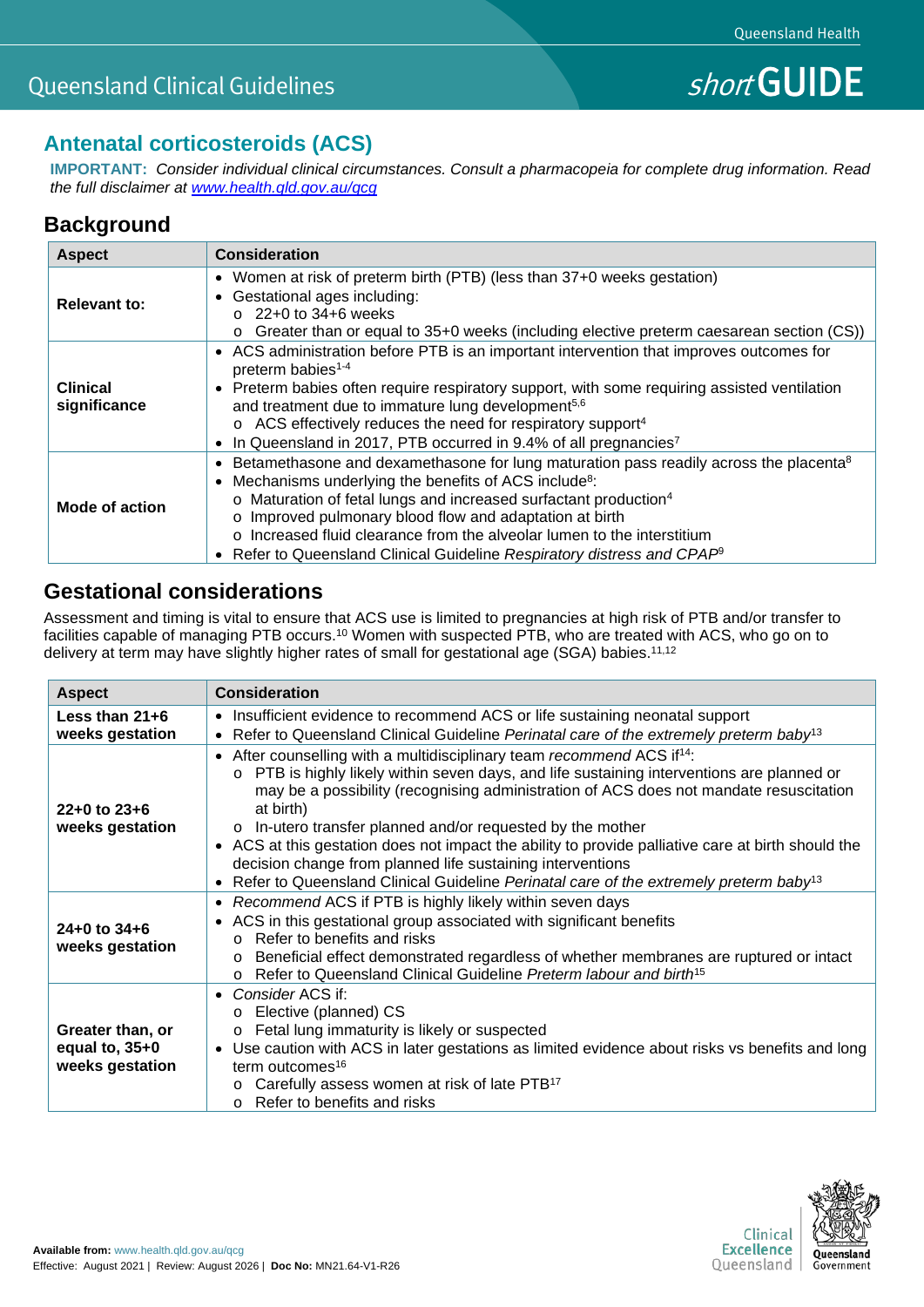# **Special circumstances**

| <b>Aspect</b>                                                                                      | <b>Consideration</b>                                                                                                                                                                                                                                                                                                                                                                                                                                                                                                                                                                                                                                                                                                                                                                                                                                                                                                                                                                                                                                                                                                                                                                                                                                                                                                                                                                                       |  |  |
|----------------------------------------------------------------------------------------------------|------------------------------------------------------------------------------------------------------------------------------------------------------------------------------------------------------------------------------------------------------------------------------------------------------------------------------------------------------------------------------------------------------------------------------------------------------------------------------------------------------------------------------------------------------------------------------------------------------------------------------------------------------------------------------------------------------------------------------------------------------------------------------------------------------------------------------------------------------------------------------------------------------------------------------------------------------------------------------------------------------------------------------------------------------------------------------------------------------------------------------------------------------------------------------------------------------------------------------------------------------------------------------------------------------------------------------------------------------------------------------------------------------------|--|--|
| Late preterm/near<br>term caesarean<br>section<br>(planned/elective)                               | Delay CS until 39+0 weeks gestation or later, when clinically possible <sup>18,19</sup><br>o The increased risk of respiratory and neurodevelopmental morbidity associated with late<br>PTB or early term CS <sup>18</sup> decreases with advancing gestational age<br>Babies born by CS (especially planned) may be more susceptible to respiratory distress<br>$\bullet$<br>syndrome (RDS) and transient tachypnoea of the newborn (TTN) than those born<br>vaginally <sup>6,20,21</sup><br>$\circ$ Symptoms may be of short duration (minutes to hours) (e.g. TTN) and may be managed,<br>in most cases, with local paediatric team support<br>Consider ability to manage transient respiratory symptoms and liaise with an expert<br>O<br>practitioner, when required<br>Consider short term vs long term benefits<br>$\circ$ Counsel women on the potential short term benefits and uncertainty of long term risks of<br><b>ACS</b><br>Consider a single course of ACS 48 hours prior when <sup>6,22-25</sup><br>$\circ$ CS is clinically indicated at greater than 34+6 weeks and fetal lung immaturity is known<br>or suspected <sup>22</sup><br>o There are other clinical circumstances that may increase the risk of fetal lung immaturity<br>(e.g. diabetes in pregnancy and/or multiple pregnancy)<br>• ACS for planned CS at gestations greater than 39+0 weeks are not routinely recommended |  |  |
| <b>Pre-existing</b><br>diabetes, pre-<br>diabetes, or<br>gestational<br>diabetes mellitus<br>(GDM) | • Women with diabetes have a higher risk of:<br>o PTB compared to the general population <sup>20</sup><br>$\circ$ Baby having pulmonary immaturity than those without diabetes <sup>20</sup><br>Refer to Queensland Clinical Guideline Preterm labour and birth and Respiratory<br>distress and CPAP <sup>9,15</sup><br>• ACS are not contraindicated but may affect blood glucose levels (BGLs)<br>o Monitor and manage as per Queensland Clinical Guideline Gestational diabetes<br>$m$ ellitus $^{26}$<br>Consider ACS based on risk of PTB and other clinical circumstances <sup>22</sup><br>٠                                                                                                                                                                                                                                                                                                                                                                                                                                                                                                                                                                                                                                                                                                                                                                                                         |  |  |
| <b>Maternal infection</b>                                                                          | Insufficient evidence to recommend for, or against, ACS for women with chorioamnionitis <sup>20</sup><br>$\bullet$<br>• ACS not associated with increased risk of maternal infection <sup>27</sup><br>o No difference in risk for chorioamnionitis in women treated with ACS vs no ACS [RR<br>0.90, 95% CI 0.69 to 1.17; 13 trials, n=2525] <sup>22</sup><br>• Consider ACS for women with confirmed or suspected chorioamnionitis and at high risk of<br>PTB <sup>22</sup> , to mitigate risks associated with PTB <sup>20</sup><br>Do not delay birth to administer ACS<br>$\circ$<br>o Consider individual circumstances                                                                                                                                                                                                                                                                                                                                                                                                                                                                                                                                                                                                                                                                                                                                                                                |  |  |
| <b>Hypertensive</b><br>disorders                                                                   | For women with hypertension in pregnancy, ACS are<br>$\bullet$<br>Not indicated unless there is a high risk of PTB within seven days<br>Associated with reduction in both neonatal mortality and short term morbidities, without<br>evidence of harm <sup>27</sup> , for women at risk of PTB<br>Refer to Queensland Clinical Guideline Hypertension and pregnancy <sup>28</sup><br>٠<br>Consider ACS based on risk of PTB and other clinical circumstances <sup>22</sup><br>٠<br>Multiple pregnancy is a risk factor for PTB, but in isolation is not an indication for ACS <sup>22</sup>                                                                                                                                                                                                                                                                                                                                                                                                                                                                                                                                                                                                                                                                                                                                                                                                                 |  |  |
| <b>Multiple pregnancy</b>                                                                          | $\bullet$<br>Consider ACS based on risk of PTB and other clinical circumstances                                                                                                                                                                                                                                                                                                                                                                                                                                                                                                                                                                                                                                                                                                                                                                                                                                                                                                                                                                                                                                                                                                                                                                                                                                                                                                                            |  |  |
| <b>Fetal growth</b><br>restriction                                                                 | Limited evidence to recommend for, or against, ACS for women with growth restricted fetus<br>o Population based retrospective studies have demonstrated ACS exposure may result in<br>slightly reduced rates of RDS, neonatal mortality and morbidity <sup>29-31</sup><br>Consider ACS in pregnancies complicated by fetal growth restriction and PTB is likely within<br>٠<br>seven days<br>$\circ$ Assessment and timing of ACS is vital to avoid repeat dosing, where possible<br>Consider risks vs benefits of repeat doses of ACS when there is a growth restricted fetus <sup>22</sup><br>o Babies exposed to repeat ACS doses may have a lower birth weight (mean difference 80<br>gm) [mean difference -0.12, 95% CI -0.18 to -0.06] <sup>5</sup>                                                                                                                                                                                                                                                                                                                                                                                                                                                                                                                                                                                                                                                  |  |  |

 $(G)$  BY-NC-ND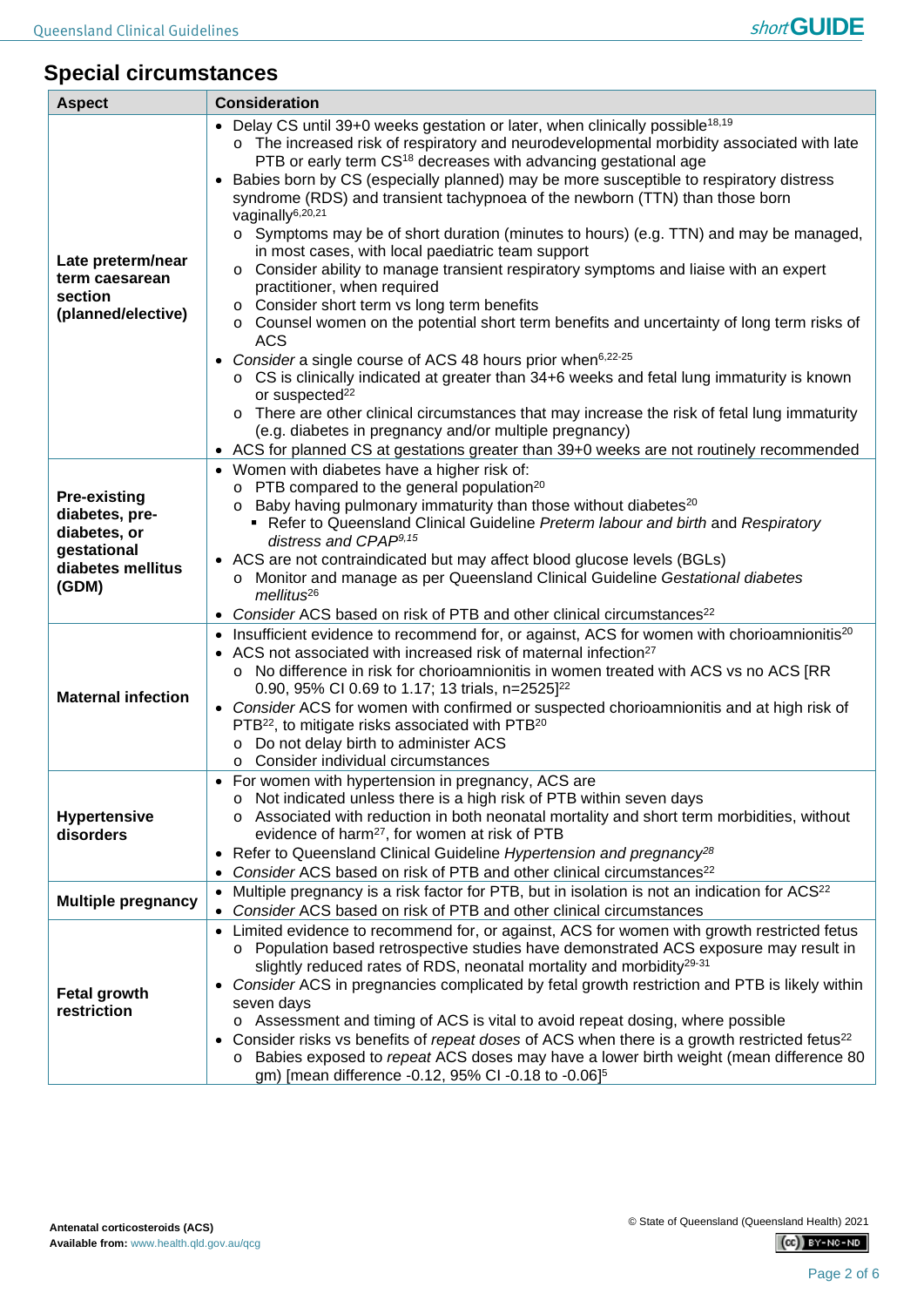# **Assessment, administration timing and transfer**

| <b>Aspect</b>                                                    | <b>Consideration</b>                                                                                                                                                                                                                                                                                                                                                                                                                                                                                                                                                                                                                |
|------------------------------------------------------------------|-------------------------------------------------------------------------------------------------------------------------------------------------------------------------------------------------------------------------------------------------------------------------------------------------------------------------------------------------------------------------------------------------------------------------------------------------------------------------------------------------------------------------------------------------------------------------------------------------------------------------------------|
| Context                                                          | • Undertake comprehensive assessment of women with symptoms of PTL (and the likelihood<br>of PTB), to identify optimal timing of ACS administration <sup>6,22</sup><br>Both ACS treatment options (betamethasone or dexamethasone) are effective for initial<br>$\bullet$<br>administration (single course) <sup>22</sup><br>Betamethasone recommended for repeat administration; however, dexamethasone may<br>$\circ$<br>be used if betamethasone unavailable                                                                                                                                                                     |
| <b>Indications for</b><br>administration                         | May include, but not limited to <sup>2</sup> :<br>$\bullet$<br>o Preterm prelabour rupture of membranes (PPROM)<br>Preterm labour (with or without intact membranes)<br>$\circ$<br>Cervical change and dilation greater than or equal to 2 cm<br>$\circ$<br>Positive biochemical preterm birth prediction testing (e.g. fetal fibronectin)<br>$\circ$<br>o Planned PTB for obstetric causes (e.g. severe FGR with compromise or pre-eclampsia)<br>Refer to Queensland Clinical Guidelines Preterm labour and birth <sup>15</sup> , Standard care <sup>32</sup> and<br>$\bullet$<br>Preterm prelabour rupture of membranes (PPROM)33 |
| <b>Timing of</b><br>administration                               | Optimal timing is when PTB is expected or planned within 48 hours <sup>34</sup><br>$\bullet$<br>If PTB uncertain commence ACS within seven days, including if anticipated birth within 24<br>$\bullet$<br>hours <sup>10</sup><br>$\circ$ A single dose of ACS, given more than seven days prior to birth is ineffective at reducing<br>RDS <sup>22</sup>                                                                                                                                                                                                                                                                            |
| In-utero transfer                                                | Liaise with Retrieval Services Queensland for advice on administration prior to transfer<br>o Refer to Queensland Clinical Guideline Preterm labour and birth <sup>15</sup>                                                                                                                                                                                                                                                                                                                                                                                                                                                         |
| <b>Blood glucose</b><br>management<br>(maternal and<br>neonatal) | • For women with pre-existing diabetes or GDM, monitor and manage BGLs <sup>22,35</sup><br>For babies born to women with diabetes, or, after ACS administration (within the last seven<br>$\bullet$<br>days) plan early and frequent feeding, and screen for neonatal hypoglycaemia [refer to<br>Queensland Clinical Guideline Gestational diabetes mellitus <sup>26</sup> , Newborn hypoglycaemia <sup>36</sup> ]                                                                                                                                                                                                                  |

# **Dosing and administration**

| <b>Aspect</b>                  | <b>Consideration</b>                                                                                                                                                                                                                                                                                                                                                                                                                        |  |  |
|--------------------------------|---------------------------------------------------------------------------------------------------------------------------------------------------------------------------------------------------------------------------------------------------------------------------------------------------------------------------------------------------------------------------------------------------------------------------------------------|--|--|
| Initial administration         |                                                                                                                                                                                                                                                                                                                                                                                                                                             |  |  |
| Indication                     | • Recommend a single course of ACS for women at risk of PTB within the next seven days<br>(including multiple pregnancies <sup>5)</sup> , who are <sup>1</sup> 22+0 to 34+6 weeks gestation <sup>10</sup><br>Consider a single course of corticosteroids for women at high risk of PTB within the next<br>seven days who are <sup>1</sup><br>o 35+0 weeks or more gestation                                                                 |  |  |
| Dosing                         | • The recommended regimens of ACS are <sup>6</sup> :<br>Two doses of betamethasone 11.4 mg intramuscular injection (IM) 24 hours apart<br>$\circ$<br>" If PTB likely within 24 hours, consider giving the second dose at 12 hours<br><b>Or</b><br>• Four doses of dexamethasone 6 mg IM injection 12 hours apart                                                                                                                            |  |  |
| Repeat (rescue) administration |                                                                                                                                                                                                                                                                                                                                                                                                                                             |  |  |
| Indication                     | • For women at continued risk of PTB following initial administration of ACS <sup>22</sup><br>Routine repeat doses of ACS not recommended <sup>37</sup><br>$\circ$<br>o Consider based on assessment of risk of ongoing PTB37                                                                                                                                                                                                               |  |  |
| General<br>considerations      | • Consider repeat (rescue) dose/s based on <sup>22</sup> :<br>Gestational age—repeat ACS may be most effective at less than, or equal to, 32+6<br>$\circ$<br>weeks but may be considered at any gestation based on individual clinical scenario<br>o PTB is planned or highly likely in the next seven days<br>Prior dose/s of ACS administered 7 or more days previously, and woman is at continued<br>$\circ$<br>risk of PTB <sup>1</sup> |  |  |
| Dosing                         | Betamethasone 11.4 mg IM injection <sup>22</sup> once:<br>$\bullet$<br>o If after repeat dose the woman has not given birth within seven days a further single dose<br>may be given<br>o Maximum in any one pregnancy is three, single, repeat doses<br>Or<br>• Two doses of betamethasone 11.4 mg IM injection completed within 24 hours<br>o No further repeat courses recommended                                                        |  |  |

© State of Queensland (Queensland Health) 2021

 $(C)$  BY-NC-ND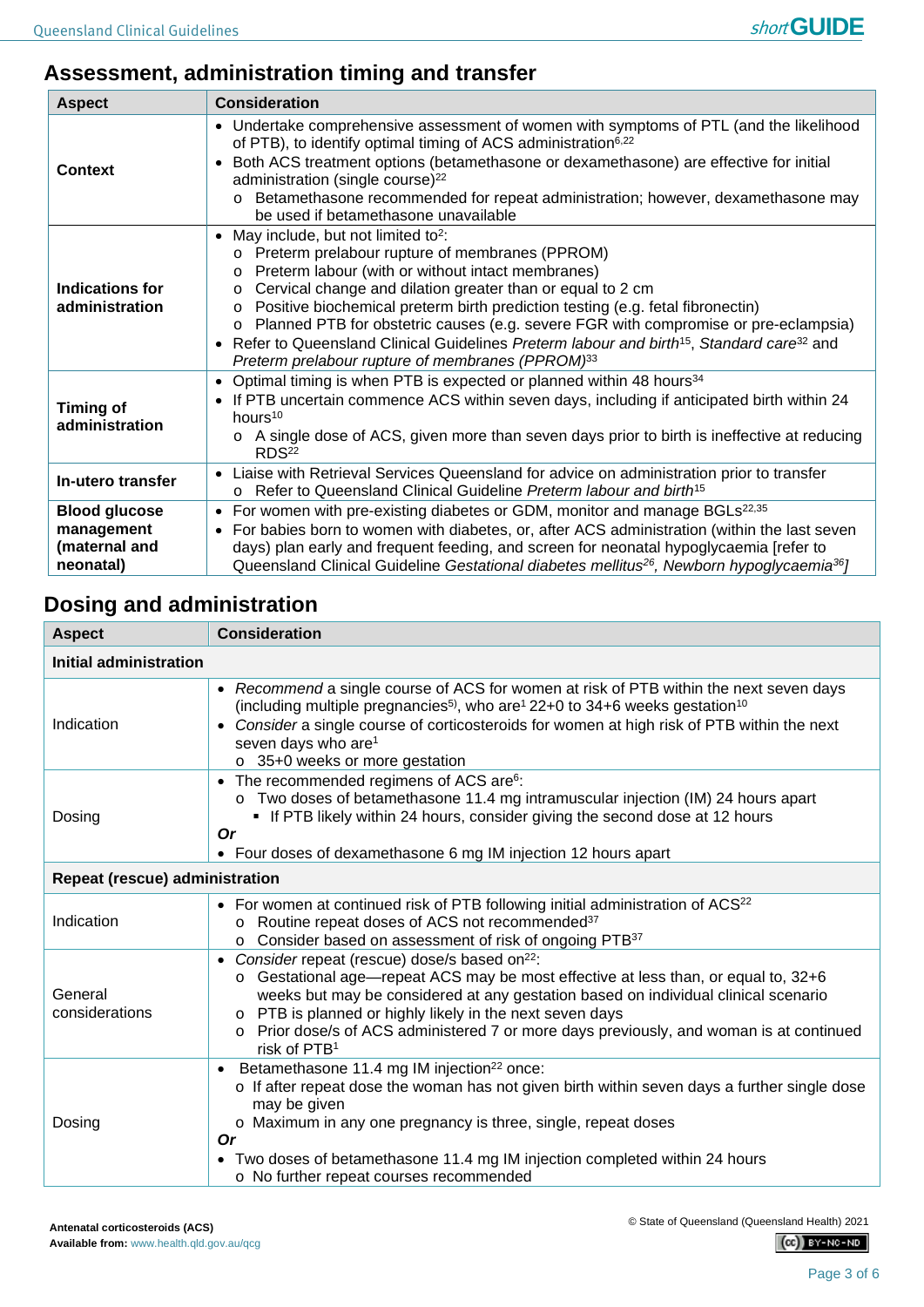### **Benefits**

| <b>Aspect</b>                                             | <b>Consideration</b>                                                                                                                                                                                                                                                                                |
|-----------------------------------------------------------|-----------------------------------------------------------------------------------------------------------------------------------------------------------------------------------------------------------------------------------------------------------------------------------------------------|
| <b>Context</b>                                            | Women who receive ACS compared to those with no treatment have significantly lower<br>severity or frequency, or both, of serious adverse neonatal outcomes related to prematurity <sup>34</sup>                                                                                                     |
| $22+0$ to $27+0$<br>weeks and/or<br>weight<br>401-1000 gm | • Reduced incidence of: $4,38$<br>Respiratory distress syndrome<br>$\circ$<br>Neonatal death<br>$\Omega$<br>Intracranial haemorrhage (grade 3 or 4)<br>$\circ$<br>Neurodevelopmental impairment<br>$\circ$<br>Cystic periventricular leukomalacia<br>$\circ$                                        |
| <b>Childhood</b>                                          | $\bullet$ Reduced incidence of:<br><sup>^</sup> Neurodevelopmental impairment <sup>39</sup><br>$\circ$<br>#Cerebral palsy <sup>38</sup><br>$\circ$<br>^18-22 months (corrected age) born at 23+0-25+0 weeks gestation respectively, #18-22 months (corrected age) born at 22+0-27+0 weeks gestation |

| <b>Gestational age and condition</b>                            | <b>Treated</b><br>with ACS | <b>Not treated</b><br>with ACS | <b>Absolute risk</b><br>reduction | CI (95%)                   | <b>NNT</b> |
|-----------------------------------------------------------------|----------------------------|--------------------------------|-----------------------------------|----------------------------|------------|
| Gestation $24+0$ to $35+0$ weeks <sup>1,4,34</sup>              |                            |                                |                                   |                            |            |
| Perinatal death <sup>4</sup>                                    | 13.2%                      | 15.6%                          | 2.49%                             | [1.10 to 3.88]             | 40         |
| Neonatal death <sup>4</sup>                                     | 9.3%                       | 11.9%                          | 2.64%                             | $[1.47 \text{ to } 3.81]$  | 38         |
| Need for mechanical ventilation/CPAP <sup>4</sup>               | 16.7%                      | 22.5%                          | 5.73%                             | $[3.42 \text{ to } 8.04]$  | 17         |
| Systemic infections in the first 48 hours of life <sup>13</sup> | 4.4%                       | 7.3%                           | 2.91%                             | $[0.71 \text{ to } 5.11]$  | 34         |
| Respiratory distress syndrome <sup>4</sup>                      | 10.8%                      | 14.8%                          | 3.96%                             | $[2.73 \text{ to } 5.20]$  | 23         |
| Intraventricular haemorrhage <sup>4</sup>                       | 2.2%                       | 3.3%                           | 1.3%                              | $[0.61 \text{ to } 1.99]$  | 77         |
| Necrotising enterocolitis <sup>13</sup>                         | 1.1%                       | 2.2%                           | 1.15%                             | $[0.41 \text{ to } 1.89]$  | 91         |
| Gestation $35+0$ to $36+6$ weeks <sup>40</sup>                  |                            |                                |                                   |                            |            |
| Respiratory distress syndrome                                   | 5.5%                       | 6.4%                           | 0.9%                              | $[-0.92 \text{ to } 2.57]$ | $111*$     |
| Transient tachypnoea of the newborn                             | 6.7%                       | $9.9\%$                        | 3.2%                              | [1.17 to 5.23]             | 31         |
| Need for surfactant at birth                                    | 1.8%                       | 3.1%                           | 1.3%                              | $[0.11$ to 2.39]           | 77         |
| Planned CS at greater than 38+0 weeks <sup>24</sup>             |                            |                                |                                   |                            |            |
| Need for mechanical ventilation                                 | 0.8%                       | $1.8\%$                        | 0.99%                             | $[-0.28 \text{ to } 2.26]$ | $100*$     |
| Respiratory distress syndrome                                   | 0.6%                       | 1.6%                           | 0.99%                             | [-0.20 to 2.18]            | $100*$     |
| Transient tachypnoea of the newborn                             | 1.3%                       | 3.4%                           | 2.14%                             | $[0.44 \text{ to } 3.84]$  | 47         |
| Admission to NICU for respiratory morbidity                     | 1.6%                       | 3.9%                           | 2.30%                             | [0.47 to 4.14]             | 43         |

\*NS: not statistically significant, NNT: number needed to treat, CI: confidence interval

### **Risks**

| <b>Aspect</b>                | <b>Consideration</b>                                                                                                                                                                                                                                                                                                                                                                                                                                                                                                                                                                                                         |
|------------------------------|------------------------------------------------------------------------------------------------------------------------------------------------------------------------------------------------------------------------------------------------------------------------------------------------------------------------------------------------------------------------------------------------------------------------------------------------------------------------------------------------------------------------------------------------------------------------------------------------------------------------------|
| <b>Context</b>               | • Long term outcomes for babies exposed to antenatal ACS (for less than 22+0 or greater than<br>35+0 weeks gestation) are not yet fully known due to limited literature to inform interpretation<br>of risk vs benefit <sup>4,41</sup><br>• ACS can have an effect on the developing brain and despite the dramatic reductions in<br>mortality for extremely low gestation babies, there is increasing concern about the potential<br>for adverse long term outcomes in more mature babies exposed to ACS <sup>16</sup><br>Carefully consider short term vs long term benefits and risks of ACS administration <sup>16</sup> |
| Hypoglycaemia<br>(neonatal)* | One study examining ACS for late preterm birth found babies exposed to ACS compared to<br>٠<br>those not exposed, experienced a higher incidence of neonatal hypoglycaemia (24.0% vs<br>$15.0\%$ <sup>40</sup>                                                                                                                                                                                                                                                                                                                                                                                                               |
| <b>Adulthood</b>             | • Findings in adults at 30 years of age who were given ACS suggest no difference in:12,27<br><b>Blood pressure</b><br>$\circ$<br>Body size or cardiovascular disease<br>$\circ$<br>Fasting plasma concentration of lipids or cortisol<br>$\circ$<br>Antenatal exposure to betamethasone may result in:42<br>$\bullet$<br>Increased central insulin resistance measured at 30 minutes for insulin and 120 minutes<br>$\cap$<br>for glucose response to an oral glucose tolerance test in adults                                                                                                                               |

^5.8 years (corrected age), \*born at 34+0–36+6 weeks gestation

 $(C)$  BY-NC-ND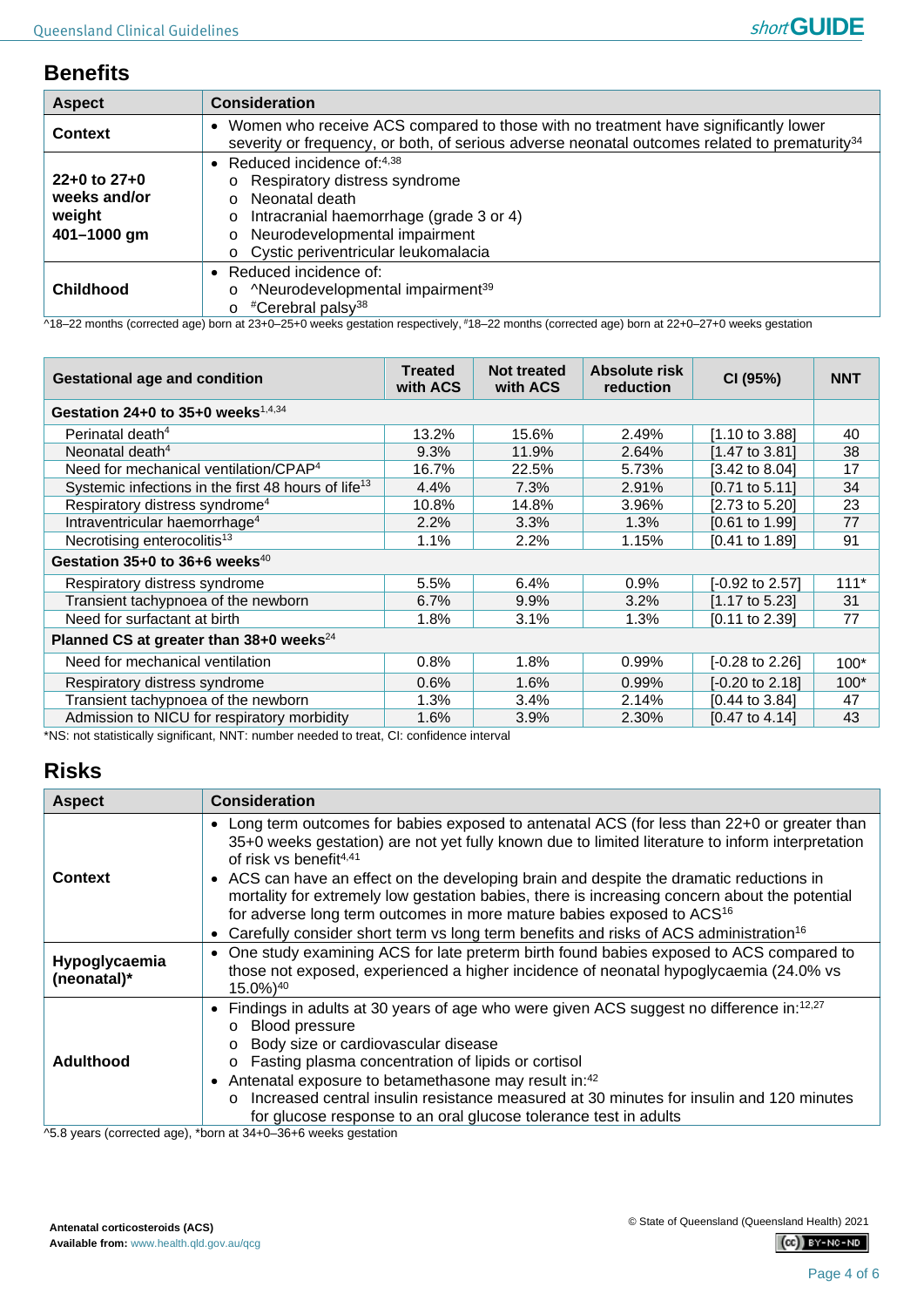#### **Flowchart: Administration of ACS**



**ACS:** antenatal corticosteroids, **BGL:** blood glucose levels, **CS**: caesarean section, **GDM**: gestational diabetes mellitus, **IM:** intramuscular, **PTB**: preterm birth, **QCG:** Queensland Clinical Guidelines, **≤** less than or equal to

Queensland Clinical Guidelines: Antenatal corticosteroids. Flowchart version: F21.64-1-V1-R26

 $(C<sub>c</sub>)$  BY-NC-ND